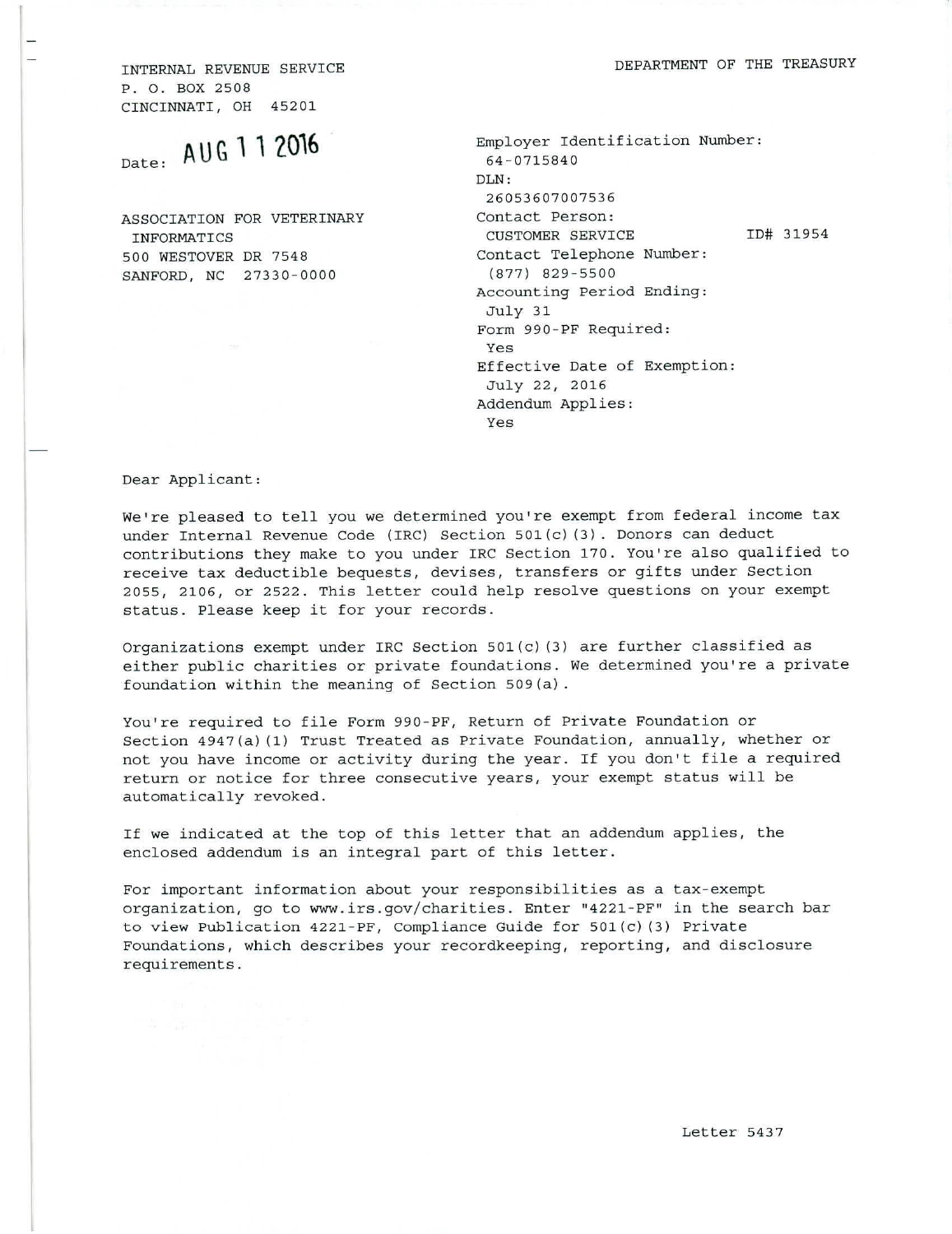## ASSOCIATION FOR VETERINARY

Sincerely,

Jeffe

Jeffrey I. Cooper Director, Exempt Organizations Rulings and Agreements

Enclosure: Addendum